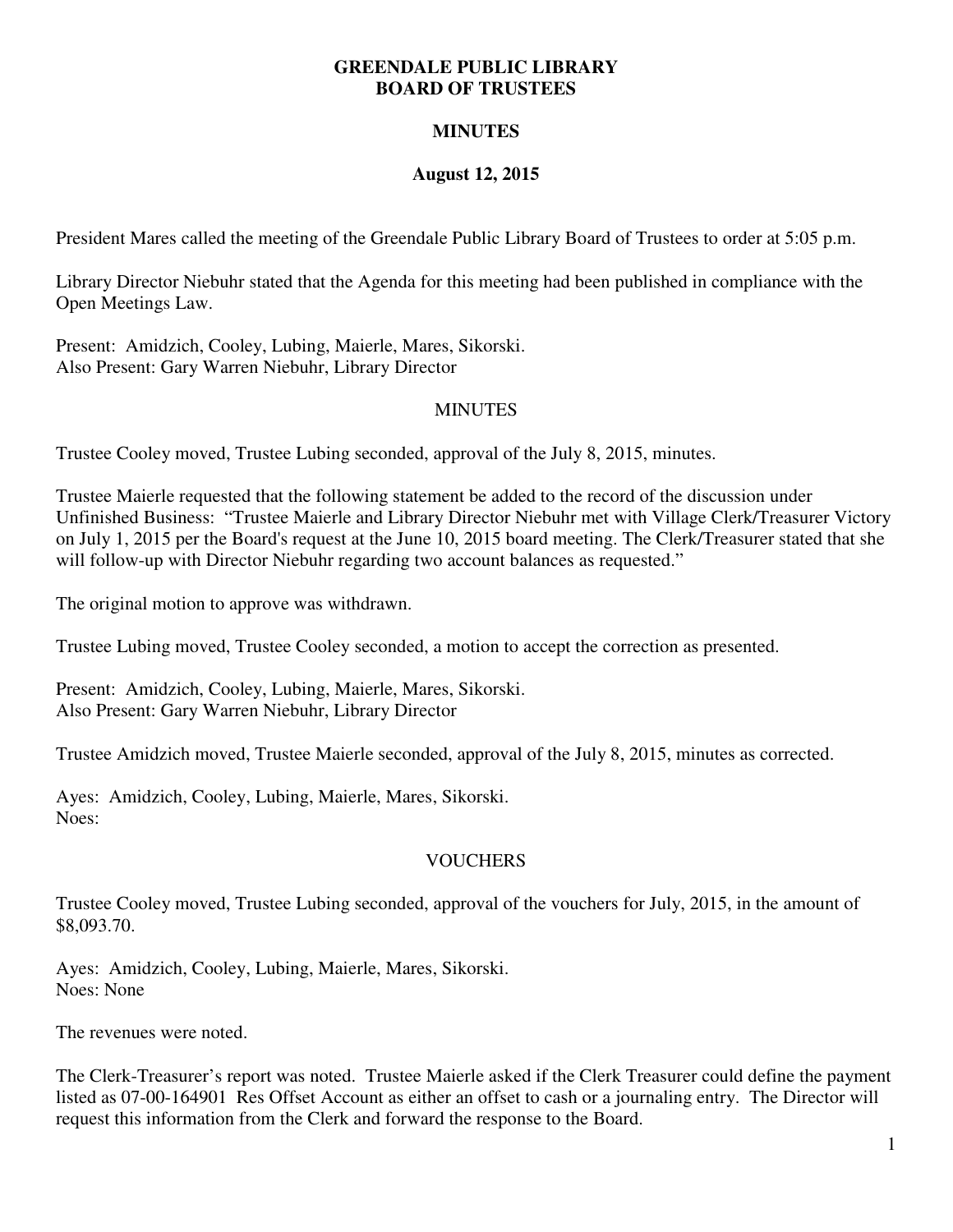### CITIZEN'S COMMENTS

None.

### UNFINISHED BUSINESS

The Community Learning Center Advisory Committee has not met. The Village appointment to the CLCAC should be forthcoming.

#### NEW BUSINESS

The Library Director reported on proposed changes to the MCFLS Member Agreement structure as reported to the LDAC at its latest meeting. The MCFLS Board of Directors will take up this topic at its August 17, 2015, meeting so these proposed changes are presented to inform the Library Board of potential changes in the process. They include:

A Member Agreement which will contain the requirements based on WI Statutes Chapter 43.

An ILS and Technology agreement which will contains

 ILS costs Cataloging costs Circulation policies Reciprocal borrowing payments West Milwaukee payments Wide Area Network / Telecommunications costs and responsibilities A Cataloging Contract between MCFLS and Milwaukee Public Library (MPL)

A Resource Library Contract between MCFLS and MPL

Any approved changes made by the MCFLS Board will be presented to the Library Board when it becomes available.

Trustee Lubing moved, Trustee Cooley seconded, a motion to accept the 2016 Holiday schedule as presented.

Ayes: Amidzich, Cooley, Jensen, Lubing, Maierle, Mares, Sikorski. Noes: None

## **CORRESPONDENCE**

None

## PRESIDENT'S REPORT

None.

## DIRECTOR'S REPORT

The Director announced that Library Clerk (Full Time) Theresa Rypel has resigned her position effective September 1, 2015. The Director would like to meet in closed session with the Board to discuss potential changes in the job description for this position on Wednesday, August 19, 2015 at 4:00 p.m. A majority of the Board appears to be available but a poll will be taken to determine if that is possible. If not, a Personnel